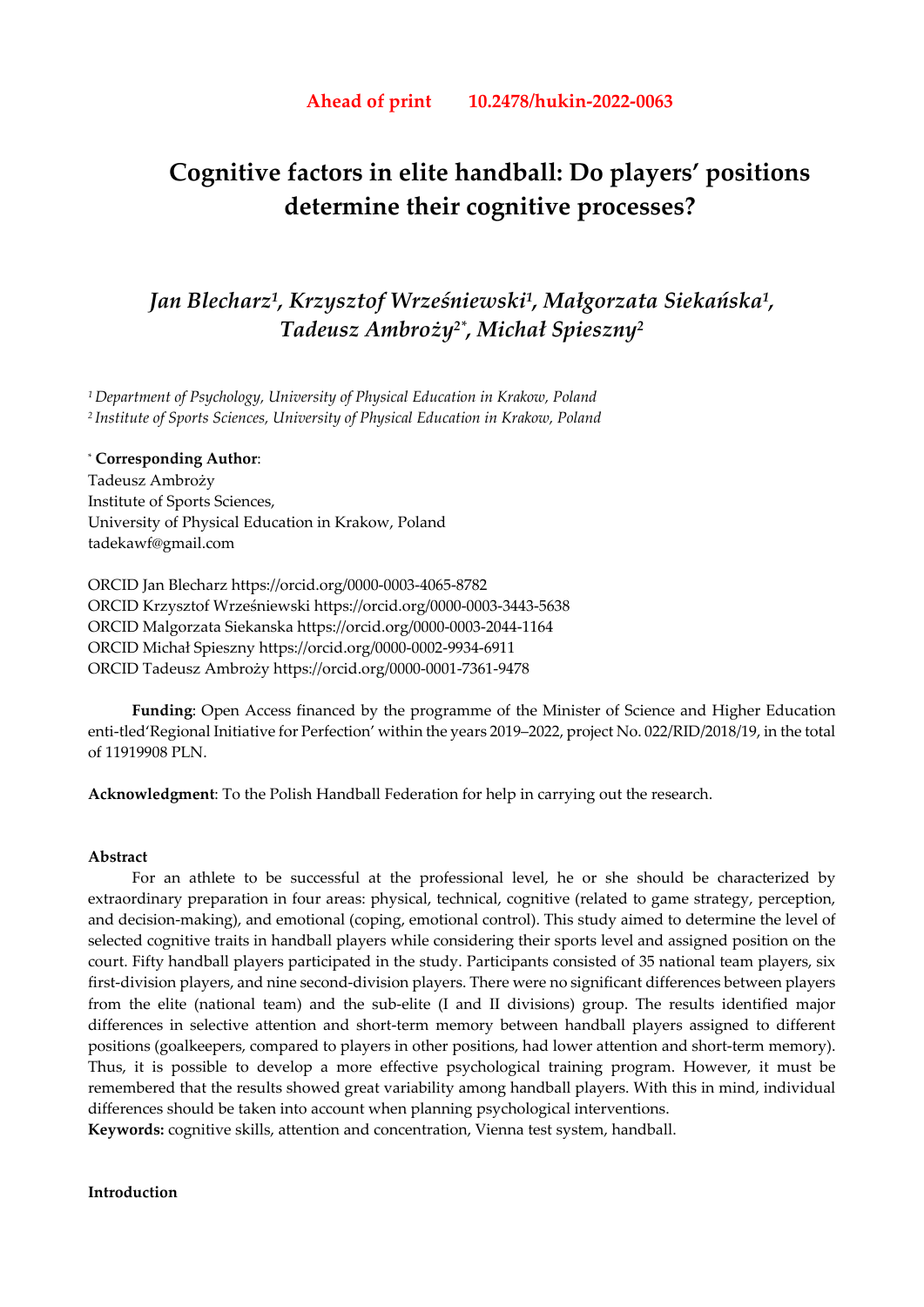For an athlete to be successful at the professional level, he or she should be characterized by extraordinary preparation in four areas: physical, technical, cognitive (related to game strategy, perception, and decision-making), and emotional (coping, emotional control) (Bompa and Buzzichelli, 2018; Bertollo et al., 2009; Pietro, 2018; Janelle and Hillman, 2003). The cognitive and emotional areas are interesting from a psychological perspective. Although researchers have studied the emotional preparation in sport (including handball) extensively (EBSCO keywords: sport psychology, emotions number of items: 138285, as of 11.02.2021), the cognitive preparation in handball requires further exploration (EBSCO keywords: handball, cognition number of items: 2773, as of 11.02.2021). In recent years, interest in cognitive processes in sport has increased (Katwala, 2016; Walsh, 2014; Walton et al., 2018; Yarrow et al., 2009). So far, research has mainly focused on the speed of information processing, as well as the quantity and quality of information processing within a time unit (Kiss and Balogh, 2019). Results have indicated that athletes perform better on selected cognitive tasks compared to the general population (Mann et al., 2007; Ong, 2015; Voss et al., 2010) and that basic cognitive abilities may be a predictor of future athletic success (Araujo et al., 2020; Kujawski and Kujawska 2016; Mangine et al., 2014; Trecroci et al., 2021; Vestberg et al., 2012).

Even though motor abilities and skills mainly determine athletic activity, cognitive processes seem to be pivotal to achievements at an elite level (Araujo et al., 2020; Scharfen and Memmert, 2019; Starkes and Ericsson, 2003; Tenenbaum et al., 2015; Trecroci et al., 2021). It can be assumed that in handball, and in particular positions of players on a court, cognitive traits such as concentration (which enables you to make the right decisions faster/make fewer mistakes), peripheral vision (which enables you to notice players on the sides), short-term memory (which enables you to remember the location of players on the court) and reaction time (due to the high pace of the game, quick throws, etc.) will play an essential role in performance.

Handball is a hand-eye-oriented team sport in which the pace of play is very fast (Silva, 2006). A high level of movement coordination is required of players, as they must maneuver the ball with precision and consistently execute tactical objectives considering changing external stimuli (Kiss and Balogh, 2019). In order to reach peak performance in sport, it is necessary to develop numerous sport specific skills. The preparation program encompasses physical and cognitive components particular to a sport discipline, the level of performance/expertise, and the role occupied by the athlete as a player within a team (Hodges et al., 2006; Tenenbaum, 2003; Williams and Ward, 2003). For example, in handball, there are two teams of seven players each on a court at one time: a goalkeeper, a playmaker, a left/right back, a left/right winger, and a pivot. The goalkeeper is the last line of defense and also the first line of offense. As the ball flies towards the goal at a very high speed (about 115 km/h) he rarely manages to catch it. He usually defends the goal by covering it with his body, using trained techniques. Therefore, a goalkeeper is expected to be flexible, agile, courageous, and to have high pain tolerance (Silva, 2006). In addition, it is essential that the goalkeeper reacts quickly to changing situations, often in a reactive manner. On the other hand, the center back has the task of organizing actions and passing the ball effectively to teammates. He is expected to make quick, yet accurate decisions as he is the person who owns the ball most (Michalsik et al., 2015). The decisions made by players depend to a high degree on the efficiency of their cognitive processes. The left/right backcourt player is the scorer in the team. In addition to the role of a scorer, the left/right backcourt player often plays the role of a defender, which requires multi-tasking, a high level of vigor and fitness (Michalsik et al., 2015). Wingers are players with the greatest speed and agility. They also perform throws in the most challenging situations, such as horizontal dive and lay shots, which increase the throw zone at the goal (Silva, 2006). From a cognitive perspective, during goal attempts, the player's external attention narrows (only to the goal area) (Bond and Sargent, 2004; Morrow Jr et al., 2015; Nideffer, 1976; Schmidt and Wrisberg, 2007; Wulf and Su, 2007; Wulf and Lewthwaite, 2016). The pivot is expected to have physical strength and high body mass while having a relatively low body fat index (Karcher and Buchheit, 2014), as he plays between defenders where he has to fight for the position and create a throw-in for himself. Thus, from a cognitive perspective, the pivot is expected to have a wide range of external attention, the ability of multi-switching, and a high level of working memory.

This study aimed to determine the level of selected cognitive traits in handball players while considering their sports level and the assigned position on the court. The practical implication of the study might be the development of psychological training for handball players aiming at improving their performance and court efficiency.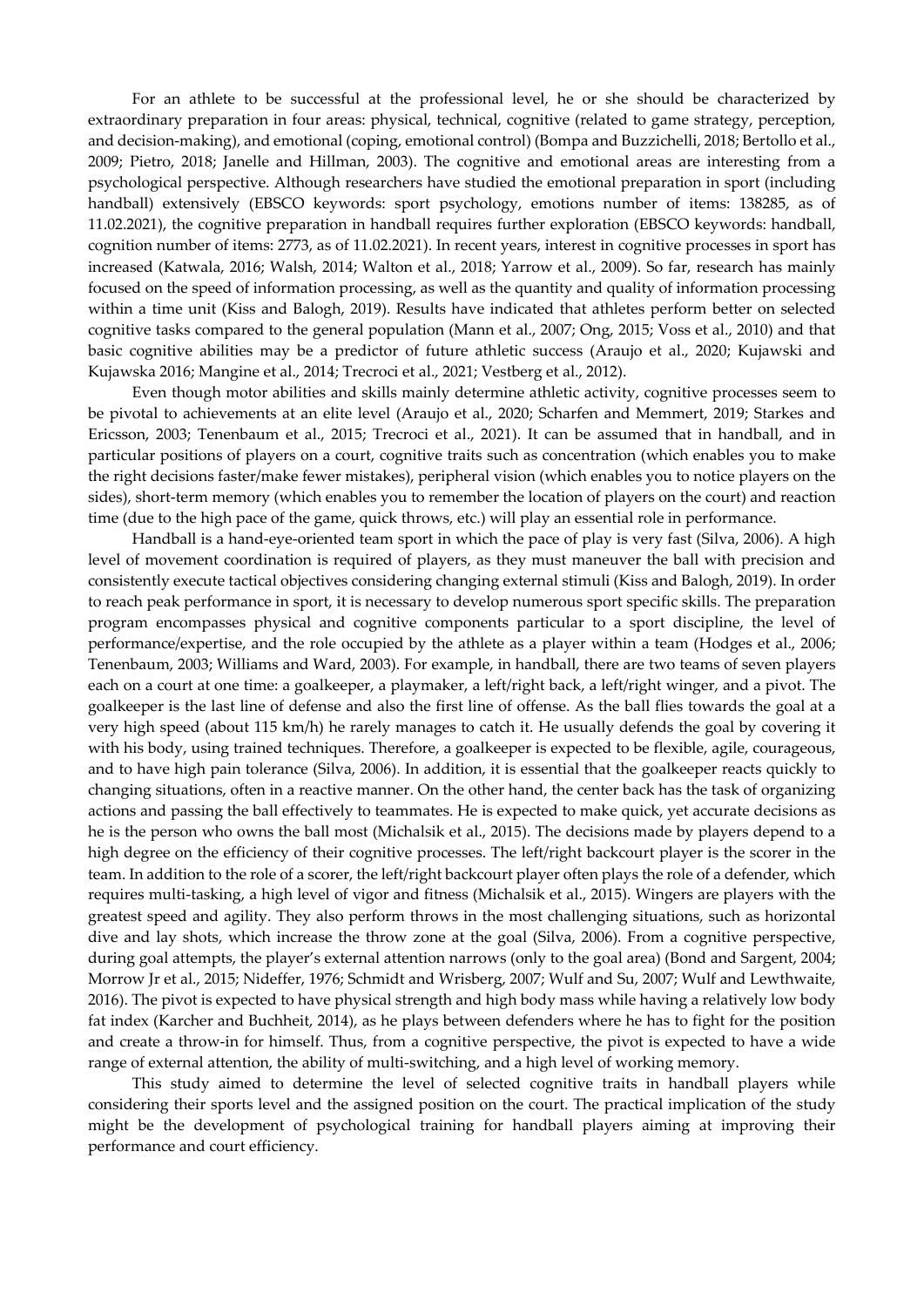## **Methods**

## *Participants and research procedures*

Fifty handball players (age: 22.36 ± 4.73) participated in the study. Participants consisted of 35 national team players (16 A- team players, 8 B- team players, 11 youth national team players), six first-division players, and nine second-division players. As there were no significant differences (*p* > .05) between players at different sports levels regarding the examined traits, all players were considered a homogeneous group. The number of players in each position was: eight goalkeepers (age:  $25.12 \pm 5.51$ ), nine playmakers (age:  $22.22 \pm 3.31$ ), seven left/right back players (age: 23.14 ± 3.63), 18 left/right wingers (age: 21.39 ± 3.22) and eight pivots (age:  $21.25 \pm 2.19$ ).

Psychological examinations were conducted during the national team handball training camp, which took place in December 2018, and then from December to February 2019, in a certified ISO 9001:2015 psychological laboratory.

Participants were tested individually in an adequately prepared room for such research i.e., proper lighting of the room, proper setting of the apparatus, constant temperature, and ensured that none of the participants was disturbed.

The research was carried out in accordance with the Helsinki Declaration. During a preliminary meeting, participants were introduced to the idea of the study, and ethical issues were explained (voluntary participation, confidentiality in data treatment, and presentation). Additionally, written consent from each participant was obtained. The study received the approval of the Bioethical Committee at the Regional Medical Chamber (No. 309/KBL/OIL/2019).

Players were asked to perform tasks according to instructions presented on a computer screen. The sequence of tests was as follows: 1) a touchscreen version of the STROOP test examining attention (color-word interference tendency), 2) a touchscreen version of the CORSI test examining short-term memory volume and the subject's memory skills, 3) a PP-R test using a VTS panel to determine peripheral vision angles and the perceptual level, and 4) an RT test using a VTS panel to determine reaction time to a stimulus.

There was a five-minute break between each test. Upon completion of the test, the results were discussed with the participant. Throughout the test, the researcher was present in the room and assisted participants as needed (e.g., when there were technical problems, interpretation of the task, etc.). The time to complete the task took about 50 minutes.

## *Research tools*

Standardized instrumental tests by Schuhfried (2013), i.e., the Vienna Test System, were applied to measure cognitive traits. These tests are used for practical purposes, primary research, and diagnostics (Ong, 2015; Schuhfried, 2013). The tests show high reliability (.81-.99) and accuracy (Schellig, 2017; Schufried, 2015, 2017b, 2017a). In the present study, concentration skills (STROOP test - Version S10 - color-word interference, touch screen), short-term spatial memory (CORSI test - Version S3 - UBS and SBS, for adults - start with three cubes), peripheral vision (PP-R test), and simple reaction time (RT test) were evaluated.

## *Statistical Analysis*

The results of the Shapiro-Wilk test did not indicate that the distribution of the study variables was close to normal  $(p < .05)$ . Thus, non-parametric tests were used for further analyses.

 The Mann-Whitney U-test was used to examine differences between players from the national team and other handball players (the first and second divisions). Since no statistically significant differences (*p* > .05) were found between players at different sports levels in terms of the examined traits, all players were considered a homogeneous group. The next step of the analysis was to verify whether there were differences in players' psychomotor traits in terms of their court position. The Kruskal-Wallis test was used for this purpose. The effect size was calculated based on partial eta squared (η2), with the values of  $> 0.01$ , 0.06, and 0.14 corresponding to small, medium, and large effect size, respectively (Cohen, 1988; Cohen et al., 2003; Miles and Shevlin, 2001).

In all analyses, effects for which the probability value *p* was lower than the adopted level of significance  $\alpha$  = .05 ( $p$  < .05) were considered significant.

The results were analyzed using the Statistica ver. 13 statistical program (StatSoft Europe GmbH) and presented in line with APA guidelines 7th Edition (2020).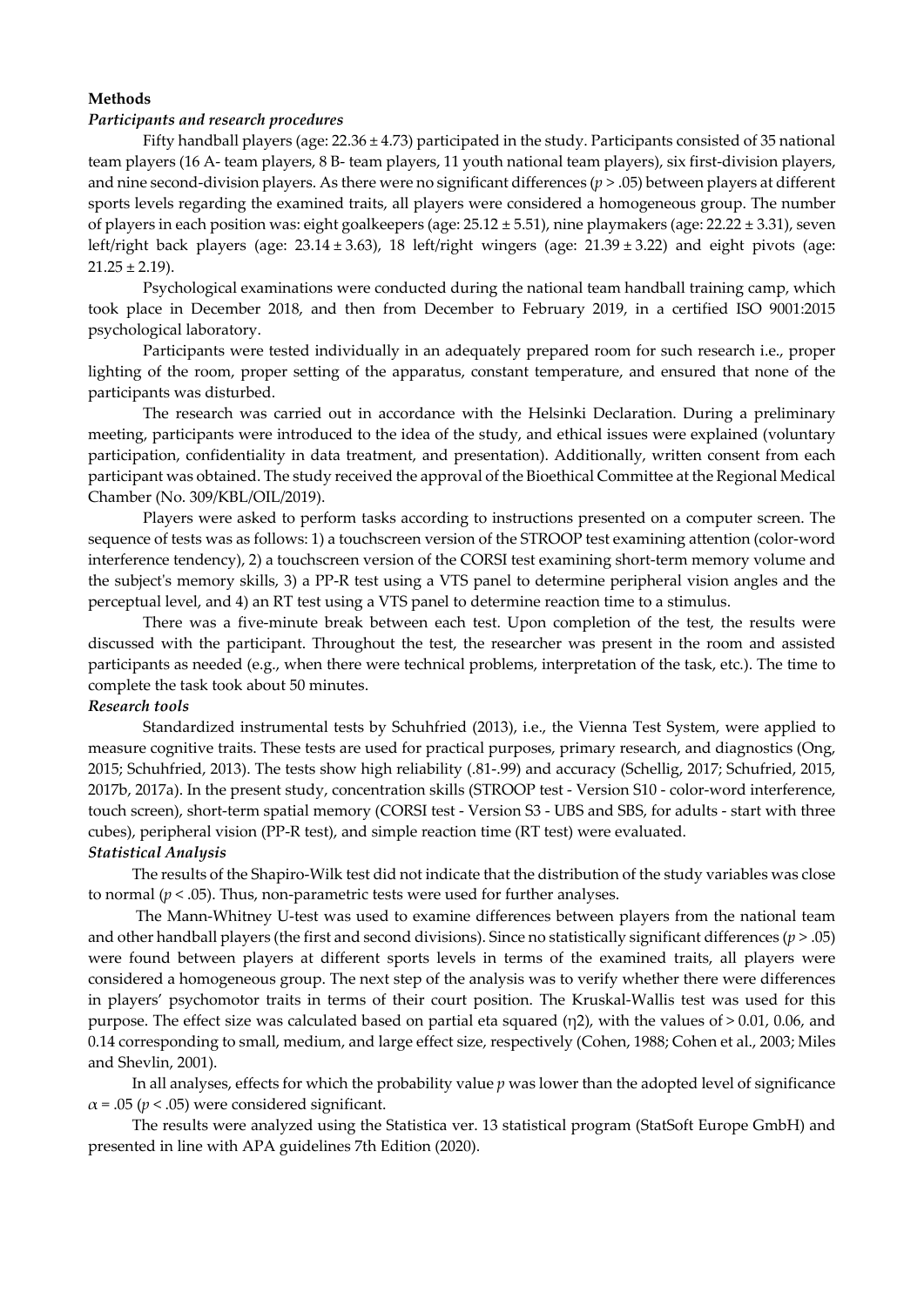#### **Results**

The results of the STROOP test indicated statistically significant differences between players assigned to different positions in terms of their tendency in reading interference (H(4) = 9.801; *p* = .044; η2 = .129). Goalkeepers ( $M_{\text{rang}} = 37.0$ ) and pivots ( $M_{\text{rang}} = 31.1$ ) had a significantly higher tendency in reading interference than players at other positions, i.e., playmaker (Mrang = 18), back (Mrang = 20.0), and wing (Mrang = 23.8). In addition, statistically significant differences were found between the groups regarding median reaction time in reading - baseline  $(H(4) = 14.047; p = .007; \eta^2 = .223)$ . Goalkeepers ( $M_{rang} = 8.1$ ) showed a significantly shorter time to perform this task compared to players at the other positions such as playmaker ( $M<sub>rang</sub> = 27.1$ ), back  $(M_{rang} = 31.1)$ , wing  $(M_{rang} = 29.6)$ , and pivot  $(M_{rang} = 26.8)$ . No statistically significant differences were indicated for the other variables between players assigned to different positions (*p* > .05) (Table.1).

With regard to the CORSI test examining block short-term memory capacity, statistically significant differences were found between players assigned to different positions and a direct block memory (H(4) = 10.074;  $p = 0.039$ ;  $\eta$ 2 = .179). Post hoc test results indicated that goalkeepers (M<sub>rang</sub> = 11.6) had the lowest capacity of short-term memory compared to players at other positions (playmaker ( $M_{rang}$  = 17.6), wing ( $M_{rang}$  = 29.6), pivot (Mrang = 26.8), and back (Mrang = 31.14)). Significant differences were also reported for supra memory block spread  $(H(4) = 9.760; p = .045; \eta2 = .128)$ . The lowest scores were observed for goalkeepers (M<sub>rang</sub> = 12.5) followed by pivots (Mrang = 19.8) and playmakers (Mrang = 22.2), while the highest values were found in back (Mrang = 26.4) and wing  $(M_{range} = 27.2)$  positions (Table 2).

As far as the peripheral vision results are concerned, no statistically significant (*p* > .05) differences were found between athletes at different positions for both visual field and tracking (divided attention) (Table 3).

Also, with regard to the simple reaction time, there were no significant differences  $(p > .05)$  between players of different positions for both mean reaction time and mean motor reaction time (Table 4).

### **Discussion**

 The aim of this study was to evaluate the level of selected cognitive traits in handball players while considering their sports level and assigned position on the court. The results of this study indicated no significant differences between players from the elite (national team) and the sub-elite (I and II divisions) levels. Similar results were obtained by Krawczyk et al. (2018) regarding goalkeepers from the champions league and super league (whereby simple and choice reaction times were compared).

However, interesting results were found in goalkeepers' focus of attention as compared to other players. Goalkeepers showed the shortest reaction time in reading words (neutral text color), with the highest tendency to read interference (difference between reading a neutral text and colored text). The results indicate that as goalkeepers show high reactivity to visual stimuli, it might cause a decrease in the level of performance on verbal tasks (hence the observed interference). These results are partially in line with Kiss and Balogh's (2019) findings, who studied handball players using the COG (Cognitrone) test within the Vienna Test System. They found that goalkeepers, wingers, and playmakers had faster reaction times compared to pivot and back players. Additionally, Kiss and Balogh (2019) observed that goalkeepers committed fewer errors than pivot and back players when performing the task quickly. In this study, however, such differences were not observed, yet, it was found that goalkeepers and pivot players experienced weak concentration (higher scores in reading interference). It is also worth noting that goalkeepers showed the lowest values for direct block memory in comparison to other players. This may be related to the fact that a goalkeeper focuses his gaze on the ball and follows it without going back to what happened a moment ago (to the past). Hick's Law explains these differences as it states that the more stimuli a person is subjected to, the more time they need to decide what to do (Araujo et al., 2020; Hick, 1952; Proctor and Schneider, 2018; Schmidt and Wrisberg, 2008). Therefore, it can be hypothesized that a smaller range of stimuli that a goalkeeper must process facilitates a quicker decision (not necessarily the right one) on what to do next.

These results are congruent with Silva's (2006) approach that there is a similarity of cognitive demands of players assigned to different positions. The exception comprises goalkeepers whose role on the court is different compared to the others players.

The results of this study have practical implications. They can be helpful when preparing cognitive training for players. Training of cognitive processes aimed at improving athletic performance should be closely related to tasks performed on the court (ecological context). Therefore, for cognitive training to be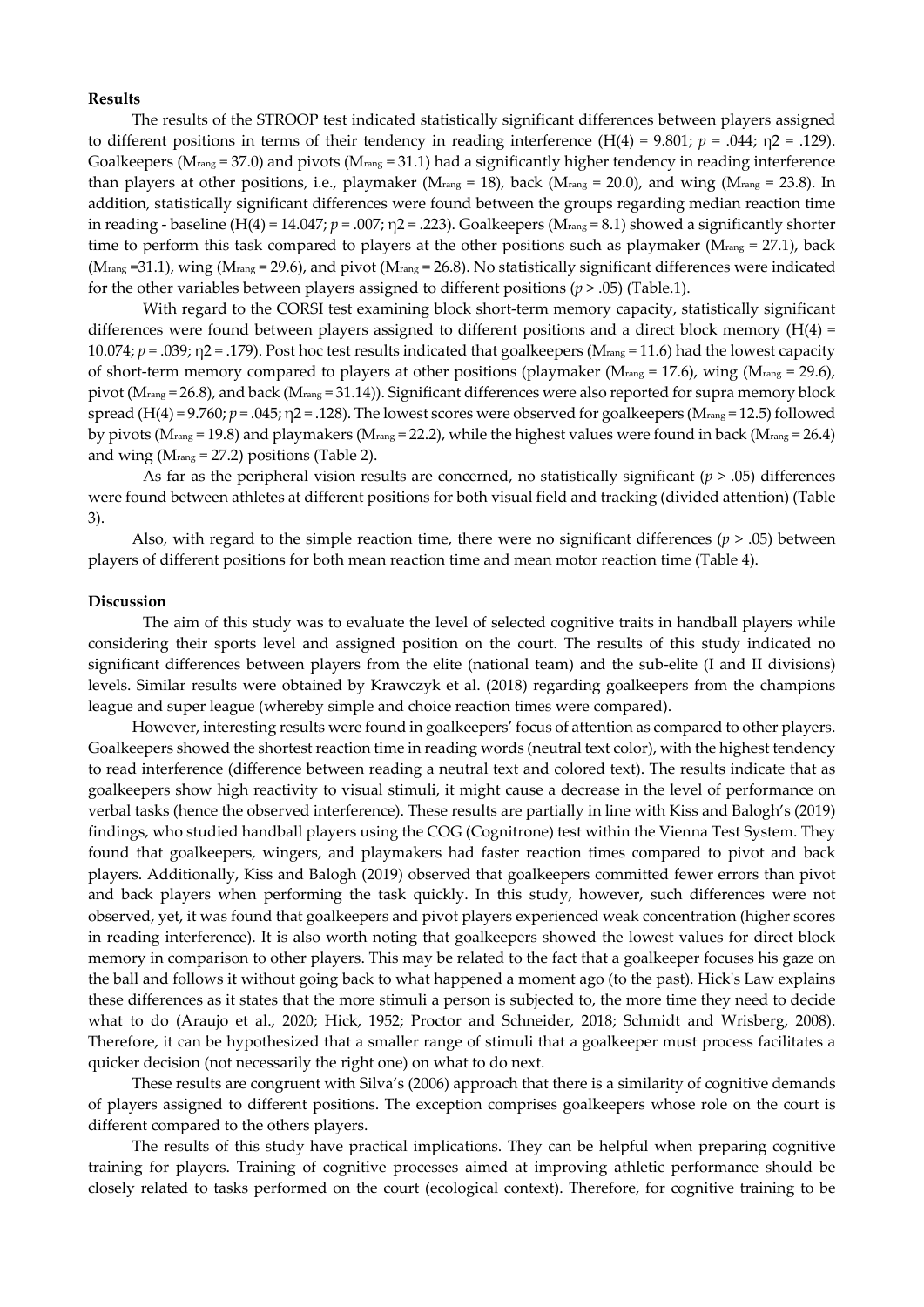effective, it should be carried out in a situation as close as possible to conditions typical of the playing court. Otherwise, skill transfer will be limited (Simons et al., 2016). The Vienna tests might be used as a reliable tool to monitor the progress of cognitive training. According to Walton et al. (2018), it is necessary to broaden the knowledge regarding the effectiveness of such training whereby the first step is to identify the important traits to be worked on and select tools to monitor the progress of cognitive training.

## **Limitations and implications for future research**

Our participants represent an elite sports level, therefore, such a number of subjects was selected for the study. However, future studies should expand the sample size and consider integrating a series of related studies to form a dynamic model that includes variables related to cognition, players' positions, and action in elite handball. The second limitation is that the study was conducted in laboratory settings. The tasks the players were asked to perform involved the functions needed when playing on the court. However, it is important to note that these are not the same tasks (natural vs. laboratory examinations).

The results identified major differences in selective attention and short-term memory peripheral perception, as well as reaction time between handball players assigned to different positions. Thus, it is possible to develop a more specific psychological training program. However, it must be remembered that the results showed a great variability among handball players. With this in mind, individual differences should be taken into account when planning psychological interventions.

Further research should investigate whether there is a relation between cognitive performance and selected personality traits (e.g., temperament). More specifically, whether these traits differentiate between cognitive performance at a given court position. This knowledge would make it even more possible to personalize psychological training of players. Moreover, it would enable the design of a psychological training program to optimize skills based on cognitive processes and adapted to the player's court position. Then, it would be advisable to test the effectiveness of the implemented psychological skills training by checking oncourt performance and applying, for example, the Vienna Test System.

## **Conclusions**

Based on this study results, it can be implicated that cognitive training should take a different form for goalkeepers (training that aims at reactivity with a variety of stimuli) than for other players. At the same time, such training should be adjusted to particular positions (especially for playmaker and pivot positions). In the positions of goalkeeper, center playmaker, and pivot, specialized exercises to some extent shape the above mentioned cognitive traits, but to reach the optimal sports level, they should be supported by psychological training (e.g., mindfulness training, the introduction of cues about significant stimuli allowing to make decisions faster, etc.).

#### **References**

- Araujo, D., Davids, K., & Renshaw, I. (2020). Cognition, Emotion and Action in Sport. In G. Tenenbaum & R.C. Eklund (eds). *Handbook of Sport Psychology* https://doi.org/10.1002/9781119568124.ch25
- Bertollo, M., Saltarelli, B., & Robazza, C. (2009). Mental preparation strategies of elite modern pentathletes. *Psychology of Sport and Exercise*, *10*(2), 244-254.
- Bompa, T. O., & Buzzichelli C. A. (2018). *Periodization-6th Edition: Theory and Methodology of Training*. Champaign, IL: Human Kinetics
- Bond, J., & Sargent, G. (2004). Concentration skills in sport: an applied perspective. In T. Morris, & J. Summers (Eds.), *Sport psychology: Theory, applications and issues* (2nd ed.). (pp. 388–422) Australia: Brisbane: John Wiley and Sons.
- Cohen, J. (1988). *Statistical power analysis for the behavioral sciences* (2nd ed.). Hillsdale, NJ: Erlbaum.
- Cohen, J., Cohen, P., West, S. G., & Aiken, L. S. (2003). *Applied multiple regression/correlation analysis for the behavioral sciences*. Third Edition. Routledge: New York.
- Hick, W. E. (1952). On the Rate of Gain of Information. *Quarterly Journal of Experimental Psychology*, *4*(1), 11–26. https://doi.org/10.1080/17470215208416600
- Hodges, N. J., Starkes, J. L., & MacMahon, C. (2006). Expert Performance in Sport: A Cognitive Perspective. In K. A. Ericsson, N. Charness, P. J. Feltovich, & R. R. Hoffman (Eds.), *The Cambridge handbook of expertise and expert performance* (pp. 471–488). Cambridge University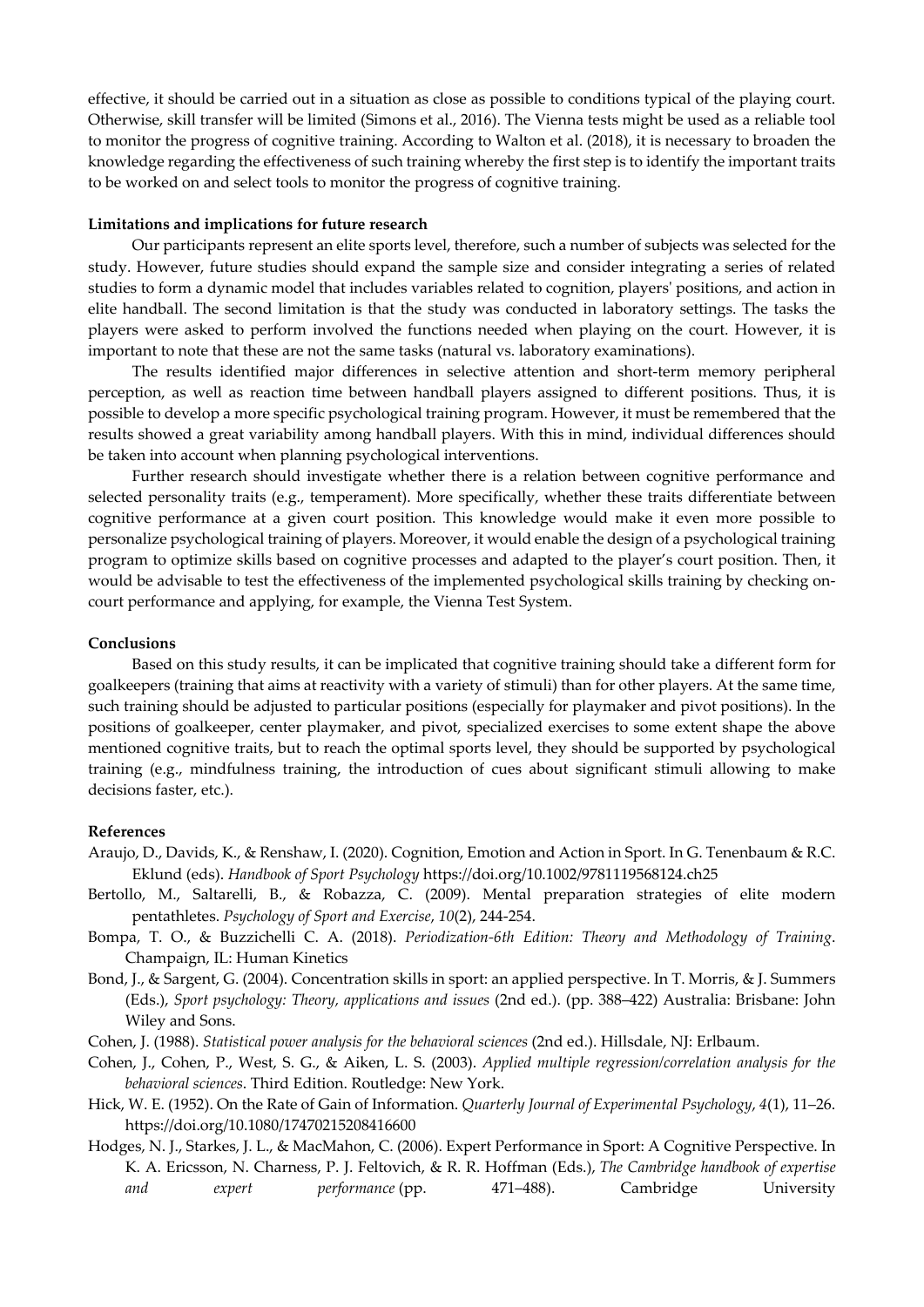Press. https://doi.org/10.1017/CBO9780511816796.027.

- Janelle, C. M., & Hillman, C. H. (2003). Expert Performance in Sport: Current Perspectives and Critical Issues. In J. Starkes, K. Ericsson (Eds.)*: Expert Performance in Sports: Advances in Research on Sport Expertise* (pp. 19–49). Champaign: Human Kinetics.
- Karcher, C., & Buchheit, M. (2014). On-Court Demands of Elite Handball, with Special Reference to Playing Positions. *Sports Medicine*, *44*(6), 797–814. https://doi.org/10.1007/s40279-014-0164-z
- Katwala, A. (2016). *The Athletic Brain: How Neuroscience is Revolutionising Sport and Can Help You Perform Better*. Simon and Schuster, New York.
- Kiss, B., & Balogh, L. (2019). A study of key cognitive skills in handball using the vienna test system. *Journal of Physical Education and Sport*, *19*(1), 733–741. https://doi.org/10.7752/jpes.2019.01105
- Krawczyk, P., Bodasinski, S., Bodasinska, A., & Slupczynski, B. (2018). Level of psychomotor abilities in handball goalkeepers. *Baltic Journal of Health and Physical Activity*, *10*(3), 64–71. https://doi.org/10.29359/BJHPA.10.3.07
- Kujawski, S., & Kujawska, A. (2016). How can cognitive science contribute to sport? How can sport contribute to neuroscience? *Baltic Journal of Health and Physical Activity*, 8, 58-65. https://doi.org/10.29359/BJHPA.08.1.07
- Mangine, G. T., Hoffman, J. R., Wells, A. J., Gonzalez, A. M., Rogowski, J. P., Townsend, J. R., Jajtner, A. R., Beyer, K. S., Bohner, J. D., Pruna, G. J., Fragala, M. S., & Stout, J. R. (2014). Visual Tracking Speed Is Related to Basketball-Specific Measures of Performance in NBA Players. *Journal of Strength and Conditioning Research*, *28*(9), 2406–2414. https://doi.org/10.1519/JSC.0000000000000550
- Mann, D. T. Y., Williams, A. M., Ward, P., & Janelle, C. M. (2007). Perceptual-Cognitive Expertise in Sport: A Meta-Analysis. *Journal of Sport and Exercise Psychology*, *29*(4), 457–478. https://doi.org/10.1123/jsep.29.4.457
- Michalsik, L. B., Madsen, K., & Aagaard, P. (2015). Technical Match Characteristics and Influence of Body Anthropometry on Playing Performance in Male Elite Team Handball. *Journal of Strength and Conditioning Research*, *29*(2), 416–428. https://doi.org/10.1519/JSC.0000000000000595
- Miles, J., & Shevlin, M. (2001). *Applying Regression and Correlation: A Guide for Students and Researchers*. Sage: London.
- Morrow Jr, J. R., Mood, D., Disch, J., & Kang, M. (2015). *Measurement and Evaluation in Human Performance*, *5E*. Champaign, IL: Human Kinetics.
- Nideffer, R. M. (1976). Test of Attentional and Interpersonal Style. *Journal of Personality and Social Psychology*, 34, 394-404.
- Ong, N. C. H. (2015). The use of the Vienna Test System in sport psychology research: A review. *International Review of Sport and Exercise Psychology*, *8*(1), 204–223. https://doi.org/10.1080/1750984X.2015.1061581
- Pietro, M. (2018). Monitoring and upgrading of coordinative and conditional capacities of young athletes practicing handball. *Journal of Physical Education and Sport*, *18*, 465-468.
- Proctor, R. W., & Schneider, D. W. (2018). Hick's law for choice reaction time: A review. *Quarterly Journal of Experimental Psychology*, *71*(6), 1281-1299.
- Schellig, D. (2017). *Block-Tapping Test Forrwards, Block-Tapping Test Backwards. Supra Block Span. Version 28.* Schuhfried GmbH, Mödling.
- Scharfen, H. E., & Memmert, D. (2019). Measurement of cognitive functions in experts and elite athletes: A meta-analytic review. *Applied Cognitive Psychology*, *33*(5), 843-860.
- Schmidt, R. A., & Wrisberg, C. A. (2008). *Motor learning and performance: a situation-based learning approach*. Champaign, Human Kinetics.
- Schufried, G. (2015). *Reaction Time Test. Version 31*. Schuhfried GmbH, Mödling.
- Schufried, G. (2017a). *Manual Peripheral Perception R Test. Version 52.* Schuhfried GmbH, Mödling.
- Schufried, G. (2017b). *Manual Stroop Interferemce Test. Version 29.* Schuhfried GmbH, Mödling.
- Schuhfried, G. (2013). *Vienna Test System: Psychological assessment*. Schuhfried GmbH, Mödling.
- Silva, J. M. (2006). Psychological Aspects in the Training and Perfomance of Team Handball Athletes. In J. Dosil (Ed.) *The Sport Psychologist's Handbook: A Guide for Sport-Specyfic Perfomance Enhancement.* John Wiley and Sons Ltd.
- Simons, D. J., Boot, W. R., Charness, N., Gathercole, S. E., Chabris, C. F., Hambrick, D. Z., & Stine-Morrow, E. A. L. (2016). Do "brain-training" programs work? *Psychological Science in the Public Interest*, 17(3), 103–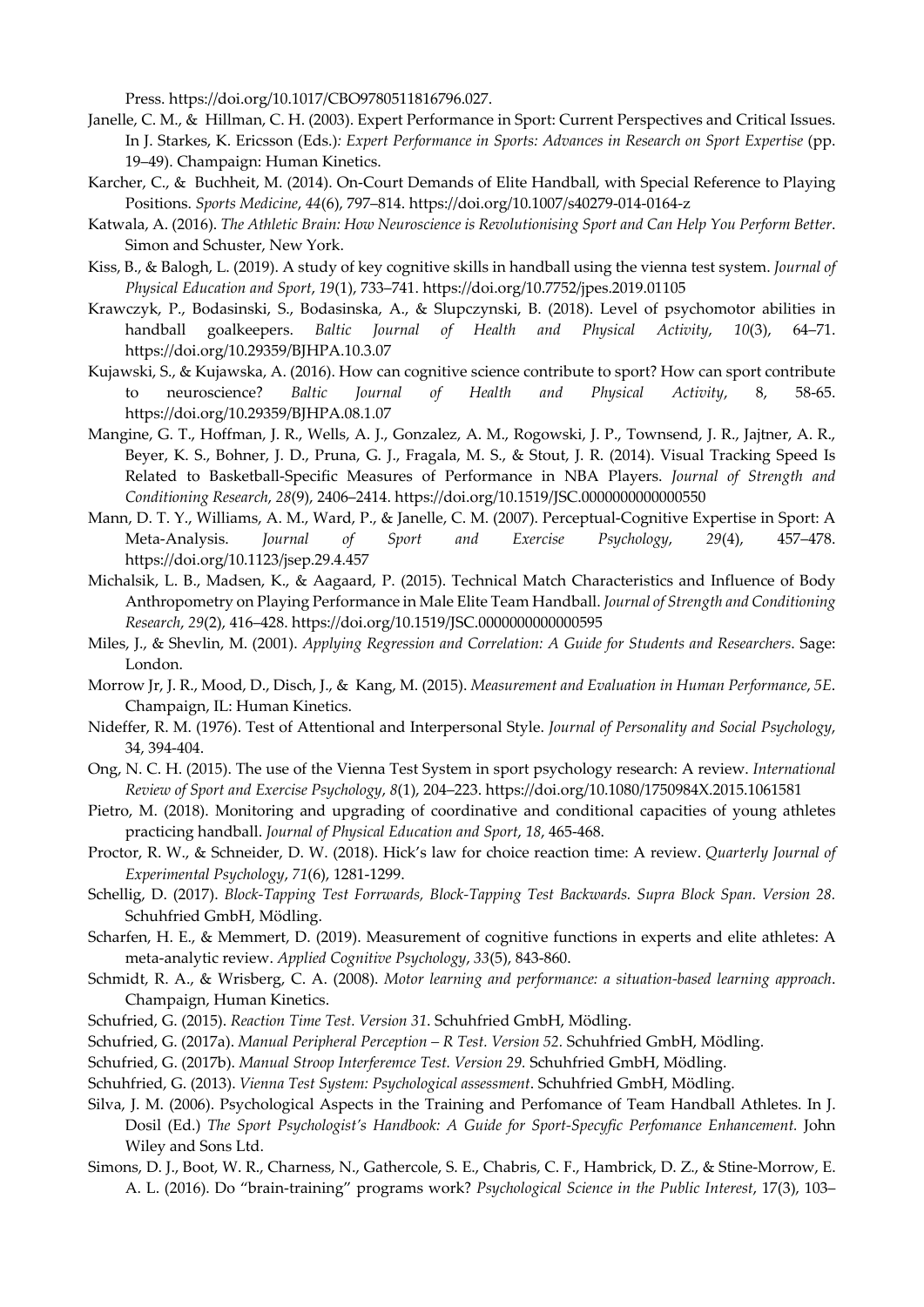186. https://doi.org/10.1177/1529100616661983

- Starkes J., & Ericsson K. (2003). *Expert Performance in Sports: Advances in Research on Sport Expertise.* Champaign: Human Kinetics.
- Tenenbaum, G. (2003). Expert Athletes: An Integrated Approach to Decision-Making. In J. Starkes, & K. Ericsson (Eds.) *Expert Performance in Sports: Advances in Research on Sport Expertise.* (pp. 191–218). Champaign: Human Kinetics.
- Tenenbaum, G., Basevitch, I., & Gutierrez, O. (2015). Cognitive Capabilities. In C.R. Eklund & R. Tenenbaum (Eds.) *Encyclopedia of Sport and Exercise Psychology.* (pp. 135–136). Los Angeles, London, New Delhi, Singapur, Washington DC: Sage.
- Trecroci, A., Duca, M., Cavaggioni, L., Rossi, A., Scurati, R., Longo, S., ... & Formenti, D. (2021). Relationship between Cognitive Functions and Sport-Specific Physical Performance in Youth Volleyball Players. *Brain Sciences*, *11*(2), 227
- Vestberg, T., Gustafson, R., Maurex, L., Ingvar, M., & Petrovic, P. (2012). Executive Functions Predict the Success of Top-Soccer Players. *PLoS ONE*, *7*(4), e34731. https://doi.org/10.1371/journal.pone.0034731
- Voss, M. W., Kramer, A. F., Basak, C., Prakash, R. S., & Roberts, B. (2010). Are expert athletes 'expert' in the cognitive laboratory? A meta-analytic review of cognition and sport expertise. *Applied Cognitive Psychology*, *24*(6), 812–826. https://doi.org/10.1002/acp.1588
- Walsh, V. (2014). Is sport the brain's biggest challenge? *Current Biology*, *24*(18), R859–R860. https://doi.org/10.1016/j.cub.2014.08.003
- Walton, C. C., Keegan, R. J., Martin, M., & Hallock, H. (2018). The Potential Role for Cognitive Training in Sport: More Research Needed. *Frontiers in Psychology*, *9*. https://doi.org/10.3389/fpsyg.2018.01121
- Williams, A. M., & Ward, P. (2003). Perceptual Expertise: Development in Sport. In J. Starkes & K. Ericsson (Eds.) *Expert Performance in Sports: Advances in Research on Sport Expertise.* (pp. 219–250). Champaign: Human Kinetics.
- Wulf, G., & Su, J. (2007). An external focus of attention enhances golf shot accuracy in beginners and experts. *Research quarterly for exercise and sport*, *78*(4), 384-389.
- Wulf, G., & Lewthwaite, R. (2016). Optimizing performance through intrinsic motivation and attention for learning: The OPTIMAL theory of motor learning. *Psychonomic bulletin & review*, *23*(5), 1382-1414
- Yarrow, K., Brown, P., & Krakauer, J. W. (2009). Inside the brain of an elite athlete: the neural processes that support high achievement in sports. *Nature Reviews Neuroscience*, *10*(8), 585–596. https://doi.org/10.1038/nrn2672